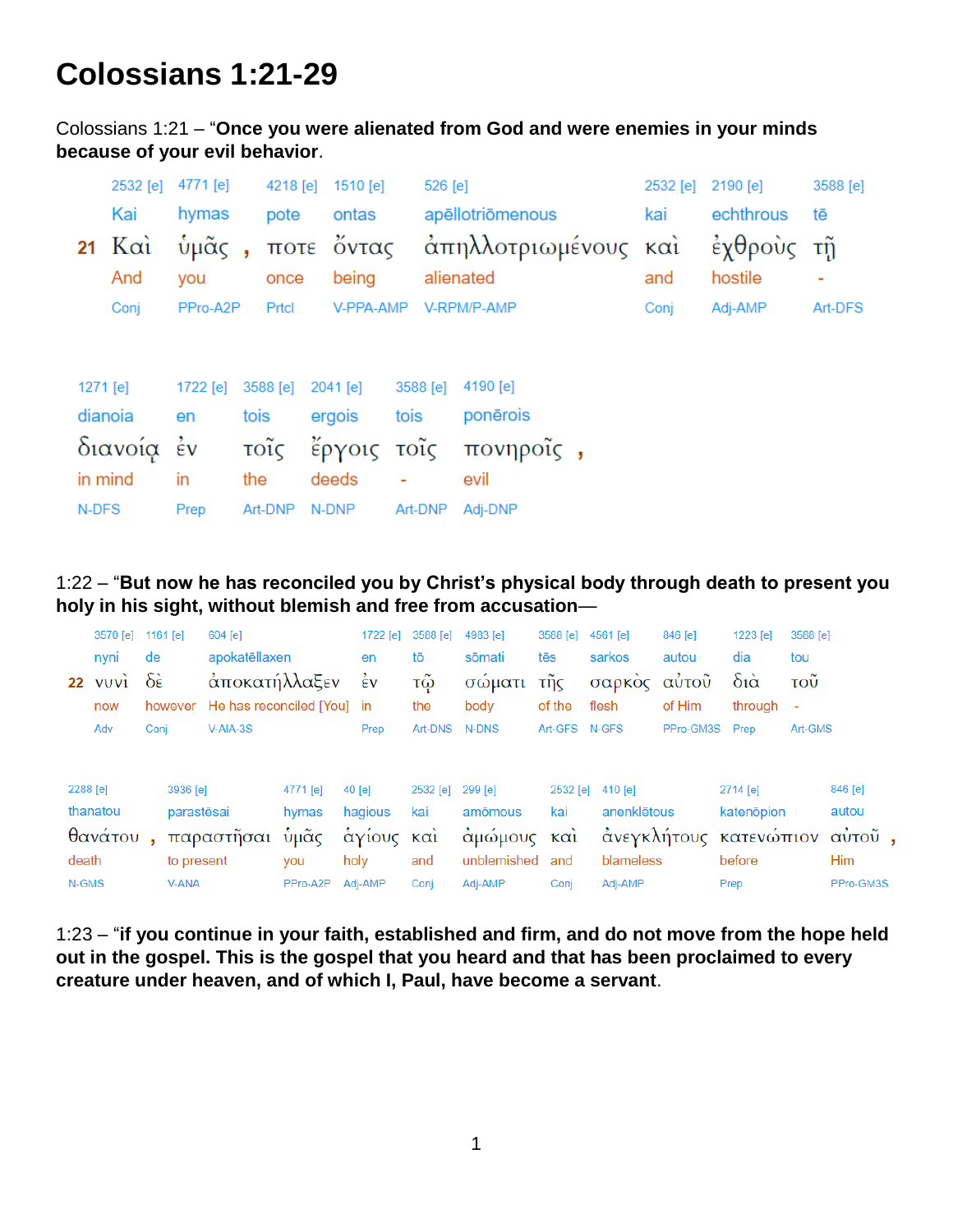| 23                                                  | 1487 [e]<br>ei<br>$\epsilon''$<br>if<br>Conj | ge<br>$Y^{\epsilon}$<br>Prtcl            | 1065 [e]<br>indeed                   | 1961 [e]<br>epimenete<br>V-PIA-2P           | έπιμένετε<br>you continue                                 | 3588 [e]<br>tē<br>τῆ<br>$\sim$<br>Art-DFS N-DFS    | 4102 [e]<br>pistei<br>πίστει,<br>in the faith |                                                                            | 2311 [e]<br>established<br>V-RPM/P-NMP | tethemeliōmenoi<br>τεθεμελιωμένοι                                     | 2532 [e]<br>kai<br>$\kappa$ $\alpha$ <sup><math>\alpha</math></sup><br>and<br>Conj | firm                                                           | 1476 [e]<br>hedraioi<br>έδραΐοι,<br>Adj-NMP             | 2532 [e]<br>kai<br>$K\alpha i$<br>and<br>Conj | 3361 [e]<br>mē<br>μή<br>not<br>Adv | 3334 [e]<br>V-PPM/P-NMP                               | metakinoumenoi<br>μετακινούμενοι<br>being moved away |
|-----------------------------------------------------|----------------------------------------------|------------------------------------------|--------------------------------------|---------------------------------------------|-----------------------------------------------------------|----------------------------------------------------|-----------------------------------------------|----------------------------------------------------------------------------|----------------------------------------|-----------------------------------------------------------------------|------------------------------------------------------------------------------------|----------------------------------------------------------------|---------------------------------------------------------|-----------------------------------------------|------------------------------------|-------------------------------------------------------|------------------------------------------------------|
| 575 [e]<br>apo<br>$\dot{\alpha}$ πò<br>from<br>Prep |                                              | 3588 [e]<br>tēs<br>τῆς<br>the<br>Art-GFS | 1680 [e]<br>elpidos<br>hope<br>N-GFS | ἐλπίδος                                     | 3588 [e]<br>tou<br>$\overline{\mathrm{TOU}}$<br>of the    | 2098 [e]<br>euangeliou<br>gospel<br>Art-GNS N-GNS  | εὐαγγελίου                                    | 3739 [e]<br>hou<br>$\tilde{\mathrm{O}}$<br>that<br><b>RelPro-GNS</b>       |                                        | 191 [e]<br><b>ēkousate</b><br>ηκούσατε,<br>you have heard<br>V-AIA-2P |                                                                                    | 3588 [e]<br>tou<br>$\overline{\mathrm{TOU}}$<br>$\blacksquare$ | 2784 [e]<br>kērychthentos<br>Art-GNS V-APP-GNS          | κηρυχθέντος<br>having been proclaimed         |                                    | $1722$ [e]<br>en<br>$\dot{\epsilon}$ v<br>in.<br>Prep | 3956 [e]<br>pasē<br>πάση<br>all<br>Adj-DFS           |
| 2937 [e]<br>ktisei<br>N-DFS                         | κτίσει τη<br>creation                        | 3588 [e]<br>tē<br>÷,<br>Art-DFS          | Prep                                 | 5259 [e]<br>hypo<br>$\dot{\nu}$ πο<br>under | 3588 [e]<br>ton<br>$\overrightarrow{cov}$<br>÷<br>Art-AMS | 3772 [e]<br>ouranon<br>ούρανόν,<br>heaven<br>N-AMS |                                               | 3739 [e]<br>hou<br>$\tilde{\mathrm{O}}$<br>of which<br>RelPro-GNS V-AIM-1S |                                        | 1096 [e]<br>egenomēn<br>έγενόμην<br>have become                       | 1473 [e]<br>egō<br>έγὼ<br>PPro-N1S                                                 |                                                                | 3972 [e]<br>Paulos<br>Παῦλος διάκονος.<br>Paul<br>N-NMS | 1249 [e]<br>diakonos<br>a minister<br>N-NMS   |                                    |                                                       |                                                      |

There are parallels between the cosmic Christ mentioned before and Paul, the servant of Christ, here:

- Suffering Christ (1:18,20) with Paul (1:24, 29; 2:1)
- Physical body Christ  $(1:22)$  with Paul  $(1:24)$
- Church Christ 1:18) with Paul  $(1:24)$
- Christ Christ (1:15-20) with Paul (1:24, 27, 28; 2:5)

This letter represents Paul's authority, work and presence in Colosse Church even though he is physically absent.

- 1. Three connecting words that Paul uses but are also used to lead to an associated thought concerning each of the terms. A concept is presented and eventually applied to the Colossians:
	- a. "Servant" first in 1:23 then again in 1:25 Paul is first a servant of the Kingdom of Light and so a servant to the Colossians.
	- b. "Struggling" in 1:29 and then again in 2:1 Paul is struggling to fulfill his ministry, Paul is struggling for the Colossians.
	- c. "faith" in 2:5 and then again in 2:7 Colossian's faith is orderly and firm in Christ. So, continue in this faith that you were taught.
- 2. "If" is in the first class condition which means "If, and I know it to be true." There is no doubt in the "if." Paul knows that in the past they had been reconciled. He has spoken of their future. There is no doubt about the outcome. There is both a logical theology here and a grammatical content that support this. Paul is addressing their present situation. They need to continue today in order to experience their reconciliation of the past and their blessing of their future.
	- a. "if indeed" modifies "to present" in 1:22
	- b. The believers' continuous walk in the gospel is the condition of, but it is not the basis for, Christ's presentation of them.
	- c. The focus here is on the Colossians continuing to grow, not on their continuing to be in Christ.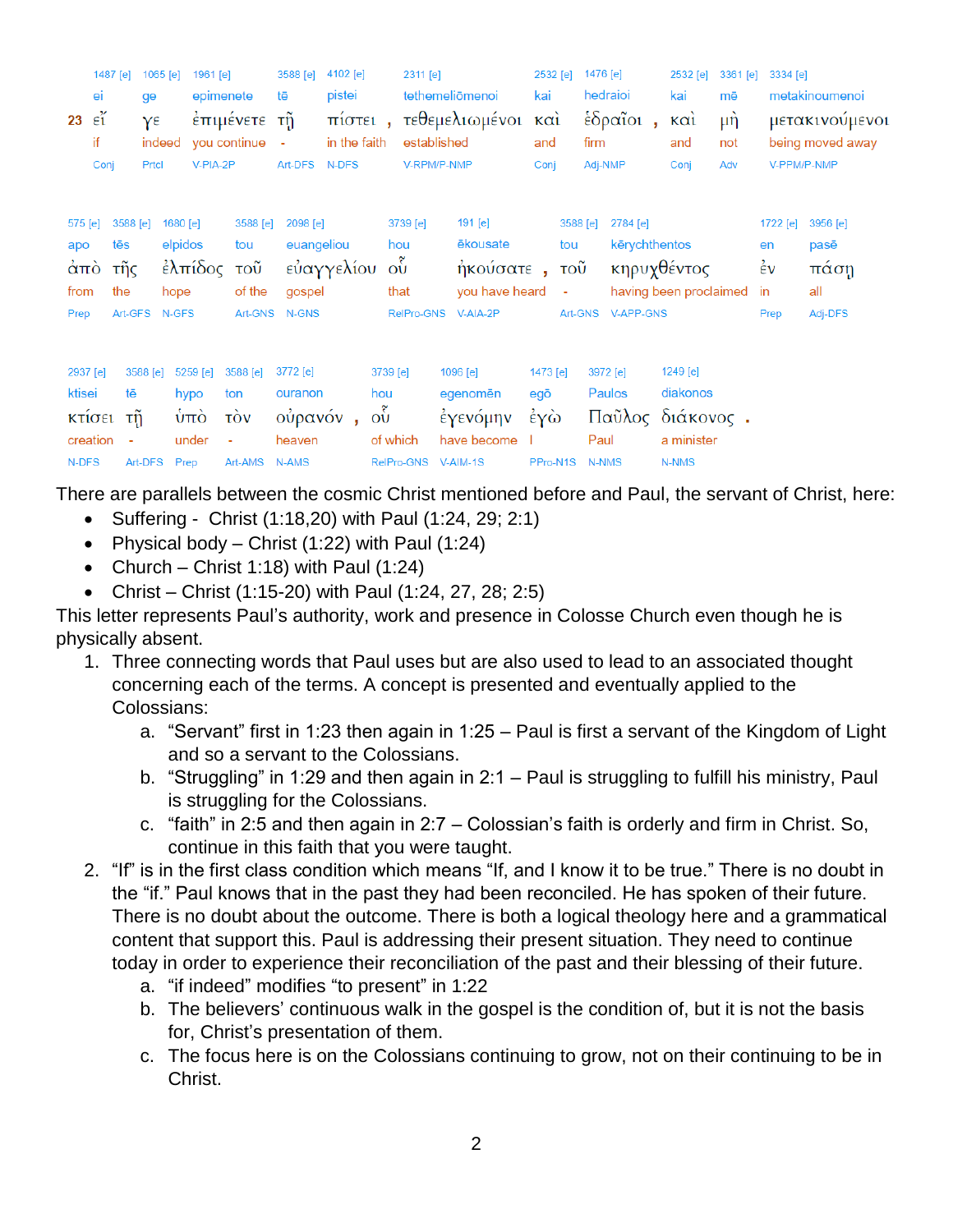1:24 – "**Now I rejoice in what I am suffering for you, and I fill up in my flesh what is still lacking in regard to Christ's afflictions, for the sake of his body, which is the church**.

|                           |                  | 3568 [e] 5463 [e] | 1722 [e] | 3588 [e]                   | 3804 [e]      |               | 5228 [e] 4771 [e] |                           | 2532 [e] | 466 [e] |                                             |          | 3588 [e]   |                                              | $5303$ [e]  |          |               | 3588 [e] 2347 [e] |
|---------------------------|------------------|-------------------|----------|----------------------------|---------------|---------------|-------------------|---------------------------|----------|---------|---------------------------------------------|----------|------------|----------------------------------------------|-------------|----------|---------------|-------------------|
|                           | <b>Nvn</b>       | chairō            | en       | tois                       | pathēmasin    |               | hyper             | hymōn                     | kai      |         | antanaplērō                                 |          | ta         |                                              | hysterēmata |          | tōn           | thlipseon         |
|                           | 24 $N\tilde{v}v$ | γαίρω ἐν          |          | τοῖς                       |               |               |                   | παθήμασιν ὑπὲρ ὑμῶν , καὶ |          |         | άνταναπληρῶ τὰ                              |          |            |                                              | ὑστερήματα  |          | τῶν           | θλίψεων           |
|                           | <b>Now</b>       | I rejoice         | in       | the                        | sufferings    |               | for               | you                       | and      |         | I am filling up                             |          | that which |                                              | is lacking  |          | of the        | tribulations      |
|                           | Adv              | $V-PIA-1S$        | Prep     |                            | Art-DNP N-DNP |               | Prep              | PPro-G2P                  | Conj     |         | $V-PIA-1S$                                  |          | Art-ANP    |                                              | N-ANP       |          | Art-GFP N-GFP |                   |
|                           |                  |                   |          |                            |               |               |                   |                           |          |         |                                             |          |            |                                              |             |          |               |                   |
|                           | 3588 [e]         | 5547 [e]          |          | 1722 [e] 3588 [e] 4561 [e] |               | 1473 [e]      |                   | 5228 [e] 3588 [e]         | 4983 [e] |         | 846 [e]                                     | 3739 [e] |            | 1510 [e]                                     | 3588 [e]    | 1577 [e] |               |                   |
| tou                       |                  | Christou          | en       | tē                         | sarki         | mou           | hyper             | tou                       | sōmatos  |         | autou                                       | ho       |            | estin                                        | hē          | ekklēsia |               |                   |
| $\overline{\mathrm{TOU}}$ |                  | Χριστοῦ ἐν        |          | $\tau \tilde{\eta}$        | σαρκί μου     |               | υπέρ τοῦ          |                           |          |         | σώματος αὐτοῦ ὅ                             |          |            | $\epsilon$ $\sigma$ $\tau$ $\upsilon$ $\eta$ |             |          | έκκλησία,     |                   |
|                           |                  | of Christ         | in       | the                        | flesh         | of me         | for               | the                       | body     |         | of Him                                      | which    | is         |                                              | the         | church   |               |                   |
|                           | Art-GMS N-GMS    |                   | Prep     | Art-DFS N-DFS              |               | PPro-G1S Prep |                   | Art-GNS N-GNS             |          |         | PPro-GM3S RelPro-NNS V-PIA-3S Art-NFS N-NFS |          |            |                                              |             |          |               |                   |

- 1. Paul shifts to his apostolic ministry here.
- 2. "Now" may mean:
	- a. the next logical point in his letter
	- b. "now" can mean "now" while Paul is currently in prison.
	- c. "now" could also refer to the current eschatological situation…church age.
- 3. Rejoicing and Suffering (2 Cor. 6:3-10; Romans 5:3; 2 Tim. 1:12 and 3:11)
	- a. The suffering Paul is enduring is not only for the Colossians, but for all of the Gentiles (see Ep. 3:13 and 3:8)
- 4. "I rejoice" indicates Paul is experiencing ad practicing what he taught in 1:11-12
	- a. Note: rejoicing appears again at the end of this section in 2:5
	- b. Both, Paul and the Colossians are to be rejoicing if they are in right standing with Christ
	- c. Joy combined with suffering are often seen together
		- i. 2 Cor. 6:10 " sorrowful, yet always rejoicing; poor, yet making many rich; having nothing, and yet possessing everything"
		- ii. Philippians 1:18-19 "But what does it matter? The important thing is that in every way, whether from false motives or true, Christ is preached. And because of this I rejoice. Yes, and I will continue to rejoice, for I know that through your prayers and God's provision of the Spirit of Jesus Christ what has happened to me will turn out for my deliverance."
- 5. "Suffering" *pathemasin* means "suffering", "affliction", or "misfortune"
	- a. This was a word used beginning with the Greek tragedies to denote that which befell a man and had to be accepted by him.
	- b. Paul uses "suffering" *pathemasin* to refer to the afflictions in which all Christians participate as part of the suffering of Christ:
		- i. Romans 8:18 "I consider that our present sufferings are not worth comparing with the glory that will be revealed in us."
		- ii. Philippians 3:10 "I want to know Christ—yes, to know the power of his resurrection and participation in his sufferings, becoming like him in his death.
	- c. This suffering was part of being an apostle:
		- i. Galatians 6:17 " From now on, let no one cause me trouble, for I bear on my body the marks of Jesus"
		- ii. 1 Corinthians 4:9-13 "For it seems to me that God has put us apostles on display at the end of the procession, like those condemned to die in the arena. We have been made a spectacle to the whole universe, to angels as well as to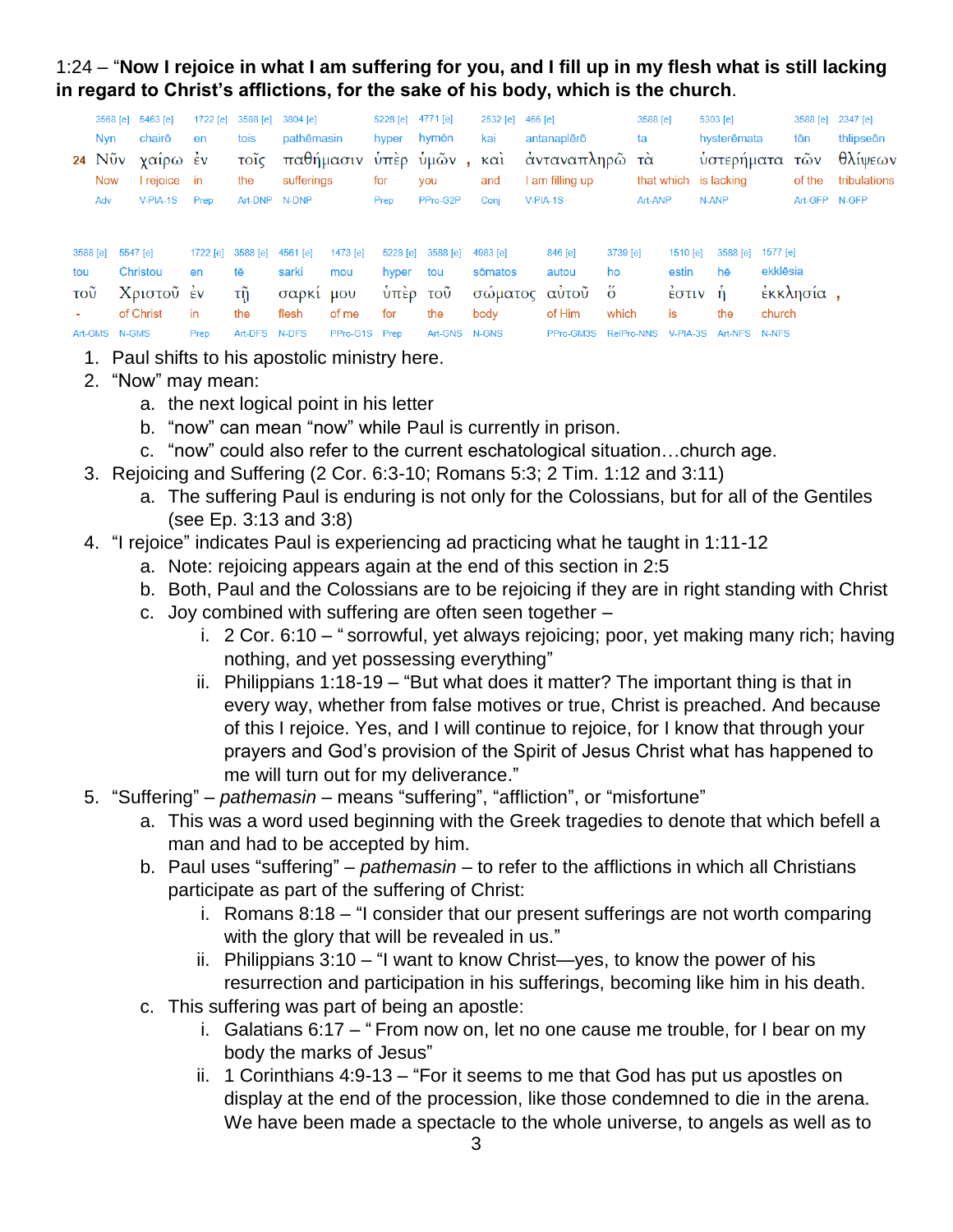human beings. We are fools for Christ, but you are so wise in Christ! We are weak, but you are strong! You are honored, we are dishonored! To this very hour we go hungry and thirsty, we are in rags, we are brutally treated, we are homeless. We work hard with our own hands. When we are cursed, we bless; when we are persecuted, we endure it; when we are slandered, we answer kindly. We have become the scum of the earth, the garbage of the world—right up to this moment."

- iii. 2 Corinthians 11:23-33 "Are they servants of Christ? (I am out of my mind to talk like this.) I am more. I have worked much harder, been in prison more frequently, been flogged more severely, and been exposed to death again and again. Five times I received from the Jews the forty lashes minus one. Three times I was beaten with rods, once I was pelted with stones, three times I was shipwrecked, I spent a night and a day in the open sea, I have been constantly on the move. I have been in danger from rivers, in danger from bandits, in danger from my fellow Jews, in danger from Gentiles; in danger in the city, in danger in the country, in danger at sea; and in danger from false believers. I have labored and toiled and have often gone without sleep; I have known hunger and thirst and have often gone without food; I have been cold and naked. Besides everything else, I face daily the pressure of my concern for all the churches…."
- 6. "I fill up" or *avtavaplero* is only here in the NT, but the same word in a different form appears in 1 Cor. 16:17 and Phil. 2:30 where it means "to fill up" and "to complete"

1:25 – "**I have become its servant by the commission God gave me to present to you the word of God in its fullness**—

| 25       | 3739 [e]<br>hēs<br>ής<br>of which<br>RelPro-GFS         | 1096 [e] | egenomēn<br>έγενόμην<br>became<br>$V-AIM-1S$  | 1473 [e]<br>egō<br>έγὼ<br>PPro-N1S                        | 1249 [e]<br>diakonos<br>διάκονος,<br>a minister<br>N-NMS |                                                     | 2596 [e]<br>kata<br>κατά<br>according to<br>Prep |                                   | 3588 [e]<br>tēn<br>$\overline{\text{t}}$ $\overline{\text{t}}$<br>the<br>Art-AFS | 3622 [e]<br>N-AFS                           | oikonomian<br>οίκονομίαν<br>administration          |                | 3588 [e]<br>tou<br>τοῦ<br>$\blacksquare$<br>Art-GMS | 2316 [e]<br>Theou<br>Θεοῦ την<br>of God<br>N-GMS | 3588 [e]<br>tēn<br>$\blacksquare$<br>Art-AFS |
|----------|---------------------------------------------------------|----------|-----------------------------------------------|-----------------------------------------------------------|----------------------------------------------------------|-----------------------------------------------------|--------------------------------------------------|-----------------------------------|----------------------------------------------------------------------------------|---------------------------------------------|-----------------------------------------------------|----------------|-----------------------------------------------------|--------------------------------------------------|----------------------------------------------|
| 1325 [e] | dotheisan<br>δοθεΐσάν<br>having been given<br>V-APP-AFS |          | 1473 [e]<br>moi<br>$\mu$ Ol<br>me<br>PPro-D1S | 1519 [e]<br>eis<br>$\vec{\epsilon}$<br>toward you<br>Prep | 4771 [e]<br>hymas<br>$\dot{\nu}$ μᾶς,<br>PPro-A2P        | 4137 [e]<br>plērōsai<br>to complete<br><b>V-ANA</b> | πληρώσαι τον                                     | 3588 [e]<br>ton<br>the<br>Art-AMS |                                                                                  | 3056 [e]<br>logon<br>λόγον<br>word<br>N-AMS | 3588 [e]<br>tou<br>τοῦ<br>$\blacksquare$<br>Art-GMS | Theou<br>N-GMS | 2316 [e]<br>$\Theta$ εοῦ,<br>of God                 |                                                  |                                              |

- 1. "commission" is *oikonomia* which meant a household servant as in Luke 16:1- 4
	- a. The church is referred to as "household" or *oikos* in col 4:15; Rom. 16:5; 1 Cor. 11:34; 16:19; 1 Tm. 3:5
	- b. See Ephesians 3:2 for parallel

2.

1:26 – "**the mystery that has been kept hidden for ages and generations, but is now disclosed to the Lord's people**.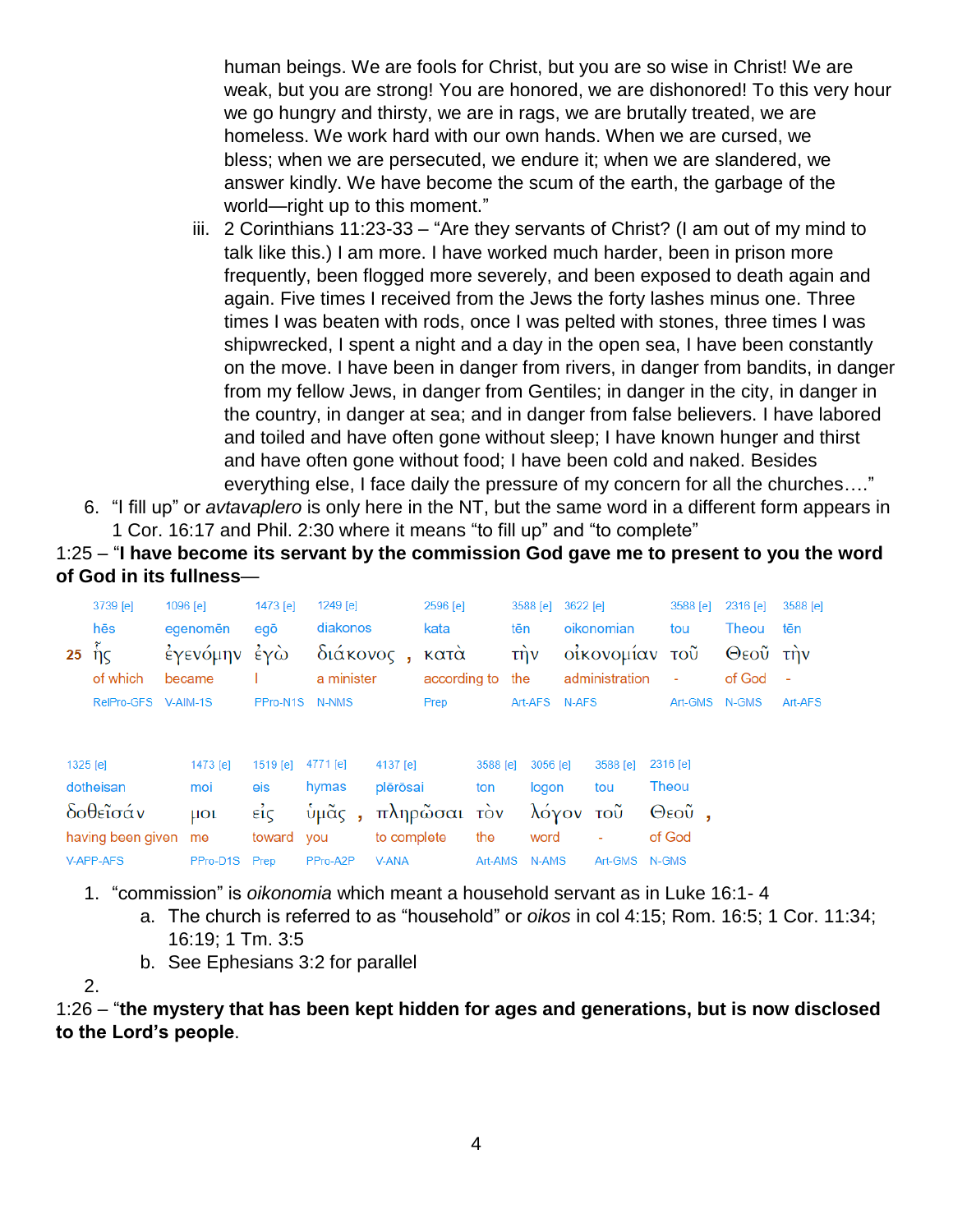|     | 3588 [e] 3466 [e] |           |             | 3588 [e] 613 [e] |                                   |          |         | 575 [e] 3588 [e] | 165 [e] |      |         | 2532 [e] 575 [e] 3588 [e] 1074 [e] |             |  |
|-----|-------------------|-----------|-------------|------------------|-----------------------------------|----------|---------|------------------|---------|------|---------|------------------------------------|-------------|--|
|     | to                | mystērion |             | to               | apokekrymmenon                    |          | apo     | tōn              | aiōnōn  | kai  | apo     | tōn                                | geneön      |  |
|     | $26$ TO           |           | μυστήριον   | <b>TO</b>        | άποκεκρυμμένον άπό τῶν αἰώνων καὶ |          |         |                  |         |      | άπὸ τῶν |                                    | γενεών,     |  |
|     | the               | mystery   |             | ٠                | having been hidden                |          | from    | the              | ages    | and  | from    | the                                | generations |  |
|     | Art-ANS N-ANS     |           |             |                  | Art-ANS V-RPM/P-ANS               |          | Prep    | Art-GMP N-GMP    |         | Conj | Prep    | Art-GFP N-GFP                      |             |  |
|     |                   |           |             |                  |                                   |          |         |                  |         |      |         |                                    |             |  |
|     | 3568 [e]          | 1161 [e]  | 5319 [e]    |                  | 3588 [e]                          | $40$ [e] | 846 [e] |                  |         |      |         |                                    |             |  |
| nyn | de                |           | ephanerōthē |                  | tois                              | hagiois  | autou   |                  |         |      |         |                                    |             |  |

|     |               | νῦν δὲ ἐφανερώθη                                        |  | τοῖς ἁγίοις αὐτοῦ,        |
|-----|---------------|---------------------------------------------------------|--|---------------------------|
|     |               | now however having been manifested to the saints of Him |  |                           |
| Adv | Coni V-AIP-3S |                                                         |  | Art-DMP Adj-DMP PPro-GM3S |

- 1. Paul responsibility in the "household" of God was to reveal the mysteries to the Gentiles in this new age (the church age).
- 2. Paul uses the word "mysteries" ( $\mu\nu\sigma\nu\epsilon\rho\iota\sigma\nu\rho$ ) to refer to hidden truths that where written, but not fully revealed in the text of the Old Testament.
	- a. The Qumran community used this same concept to communicate the unexplained truth in the Old Testament that lay waiting for a future day for its revelation and its explanation.
	- b. With the coming of the Messiah (which included his ministry, death and resurrection) the day of revelation of these mysteries had begun.
	- c. The word corresponds to the Aramaic "*raz*" ("secret") used in Daniel 2:18, 19, 27, 28, 29, 30, 47 to reference eschatological events that were not yet fully understood.
	- d. Paul uses the word "mystery" 21x including 1 Cor. 2:6-10 and Romans 16:25-27.
	- e. Anytime Paul uses words such as "reveal," "make known," "manifest" he is most likely talking along these lines.
	- f. Paul says these mysteries are revealed to the "saints." This means to the average believer.
		- i. It is a shame that at so many times in church history the church has been responsible for withholding these mysteries from the very saints they were responsible to reveal them to.
	- g. Notice also the words similar to "mystery":
		- i. hidden
		- ii. revealed

1:27 – "**To them God has chosen to make known among the Gentiles the glorious riches of this mystery, which is Christ in you, the hope of glory**.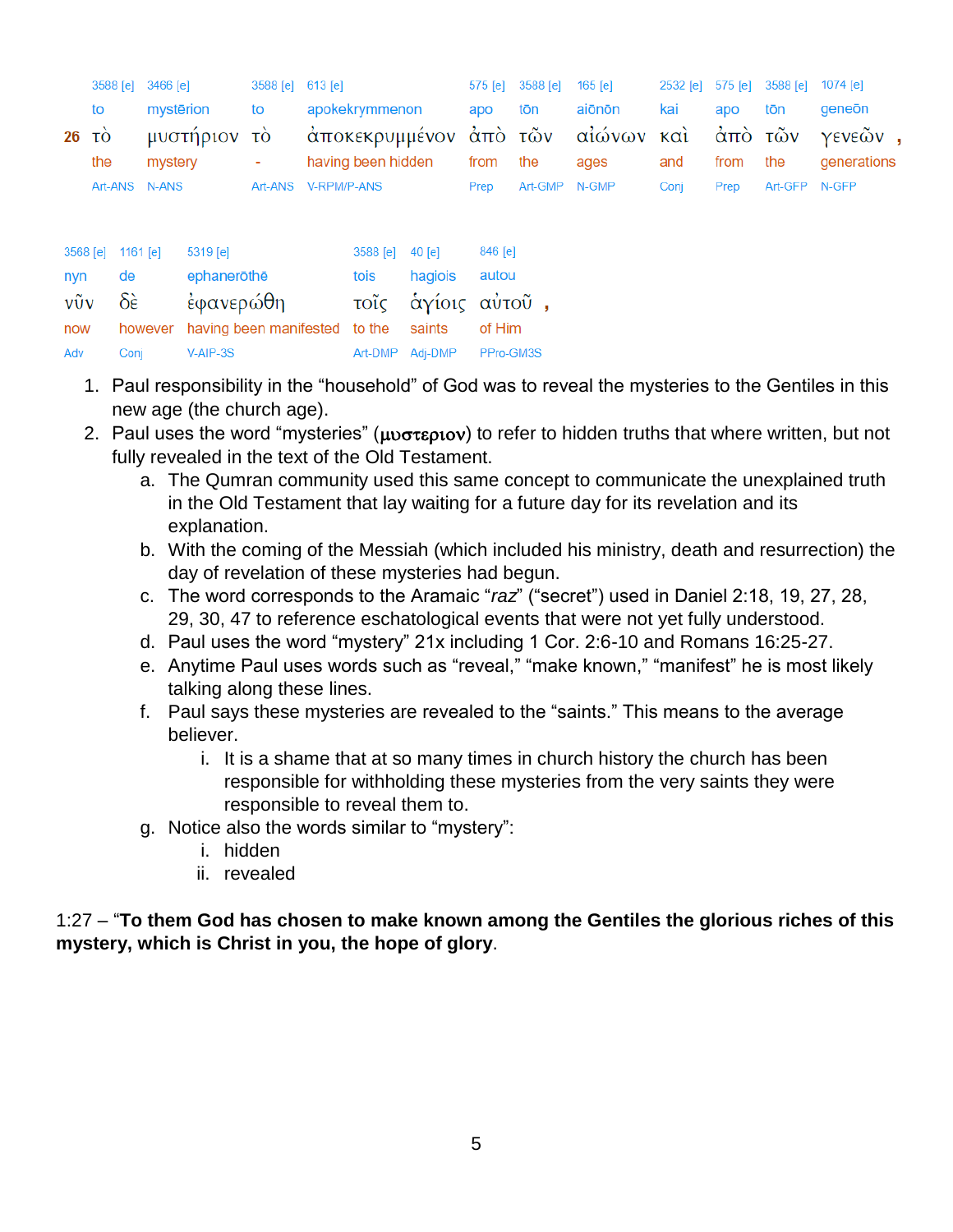|                    | 3739 [e]          |                | 2309 [e]         |          | 3588 [e]                                                    |       |                   | 2316 [e] 1107 [e] |                   | 5101 [e]                    | 3588 [e]       | 4149 [e]                    | 3588 [e]       | 1391 [e]          | 3588 [e]        | 3466 [e]          |  |
|--------------------|-------------------|----------------|------------------|----------|-------------------------------------------------------------|-------|-------------------|-------------------|-------------------|-----------------------------|----------------|-----------------------------|----------------|-------------------|-----------------|-------------------|--|
|                    | hois              |                | <b>ethelesen</b> |          | ho                                                          | Theos |                   | gnōrisai          |                   | ti.                         | to             | ploutos                     | tēs            | doxēs             | tou             | mystēriou         |  |
|                    | $27 \text{ o}$ ic |                | ήθέλησεν δ       |          |                                                             |       |                   |                   | Θεὸς γνωρίσαι     | $\tau_1$                    | τò             | πλοῦτος τῆς                 |                | δόξης             | τοῦ             | μυστηρίου         |  |
|                    | to whom           |                | has willed       |          | $\sim$                                                      | God   |                   |                   |                   | to make known what [is] the |                | riches                      | of the         | glory             | of the          | mystery           |  |
|                    | RelPro-DMP        |                | $V-AIA-3S$       |          | Art-NMS N-NMS                                               |       |                   | <b>V-ANA</b>      |                   | <b>IPro-NNS</b>             | Art-NNS N-NNS  |                             | Art-GFS N-GFS  |                   |                 | Art-GNS N-GNS     |  |
| 3778 [e]<br>toutou |                   | 1722 [e]<br>en | tois             | 3588 [e] | 1484 [e]<br>ethnesin                                        |       | 3739 [e]<br>ho    |                   | 1510 [e]<br>estin | 5547 [e]<br><b>Christos</b> | 1722 [e]<br>en | 4771 [e]<br>hymin           | 3588 [e]<br>hē | 1680 [e]<br>elpis | 3588 [e]<br>tēs | 1391 [e]<br>doxes |  |
|                    | τούτου έν         |                | τοΐς             |          | $\ddot{\epsilon} \theta$ νεσιν, $\ddot{\mathrm{o}}^{\star}$ |       |                   |                   |                   | έστιν Χριστός έν            |                | $\dot{\mathfrak{v}}$ μῖν, ἡ |                | έλπις τῆς         |                 | $δ$ όξης,         |  |
| this               |                   | among          | the              |          | Gentiles                                                    |       | which             |                   | is                | <b>Christ</b>               | in             | you                         | the            | hope              | ٠               | of glory          |  |
|                    | DPro-GNS          | Prep           |                  | Art-DNP  | N-DNP                                                       |       | <b>RelPro-NNS</b> |                   | V-PIA-3S          | N-NMS                       | Prep           | PPro-D2P                    | Art-NFS        | N-NFS             | Art-GFS N-GFS   |                   |  |

- 1. The mystery in focus here is that the Jewish Messiah dwells in the believing Gentiles.
- 2. Two interpretations concerning this state: "Christ in you, the hope of glory." (Note: The parallel verses in Ephesians do not have a similar statement even though the same content is being discussed.)
	- a. The indwelling Christ in the believer. Problem with this interpretation is that it is not developed in these verses.
	- b. Christ now dwelling with the Gentiles. In the OT the Jews considered themselves living among the Gentiles as the hope of future glory for the Gentiles. In this context, it is not the Jews who bless the Gentiles, but the Christ.
- 3. Notice the words piled together by Paul to describe how incredible this is:
	- a. great
	- b. riches  $\pi \lambda$ ovtoc "ploutos" ...
		- i. This word is used by Paul to speak of God/Christ's spiritual riches in Romans 2:4; 9:23; 10:12; 11:33; Phil. 4:19.
			- 1. Note how Paul used this word in Corinth and how the Corinthians abused it which led Paul to correctly identify it:
				- a. Cutting irony of 1 Cor. 4:8
				- b. Corinthians fail to recognize source 2 Cor. 8:9
		- ii. This "ploutos" is in jars of clay 2 Cor. 4:7
		- iii. Apostle's poverty, yet ability to distribute wealth 2 Cor. 6:10
		- iv. Possession of "ploutos" produces compassion for people and the ability to be compassionate - 2 Cor. 8:2, 7 In Ephesians Paul uses the word "treasures" in the parallel verses (Ep. 1:7, 18, 3:8, 16.)
	- c. Glory is  $\delta$ o $\zeta$  "doxa" used in the OT to identify the glory of God.
		- i. Paul is talking about the very glory, character, nature of YHWH has been
			- 1. revealed to the Gentiles,
			- 2. dwells in the Gentiles and
			- 3. is the hope (or, a deposit) for future glory.
		- ii. Paul sees this as fulfillment of what the prophets spoke in the OT concerning the Gentiles. See Romans 15:8-13 quote of OT and Romans 15:16-21 Paul defines his ministry.
	- d. Ultimately, Christ is the center of the mystery which is "Christ in the Colossians."
		- i. Christ has been revealed to the Gentiles, but the Colossians are Gentiles who have believed. So, the Colossians have Christ in them.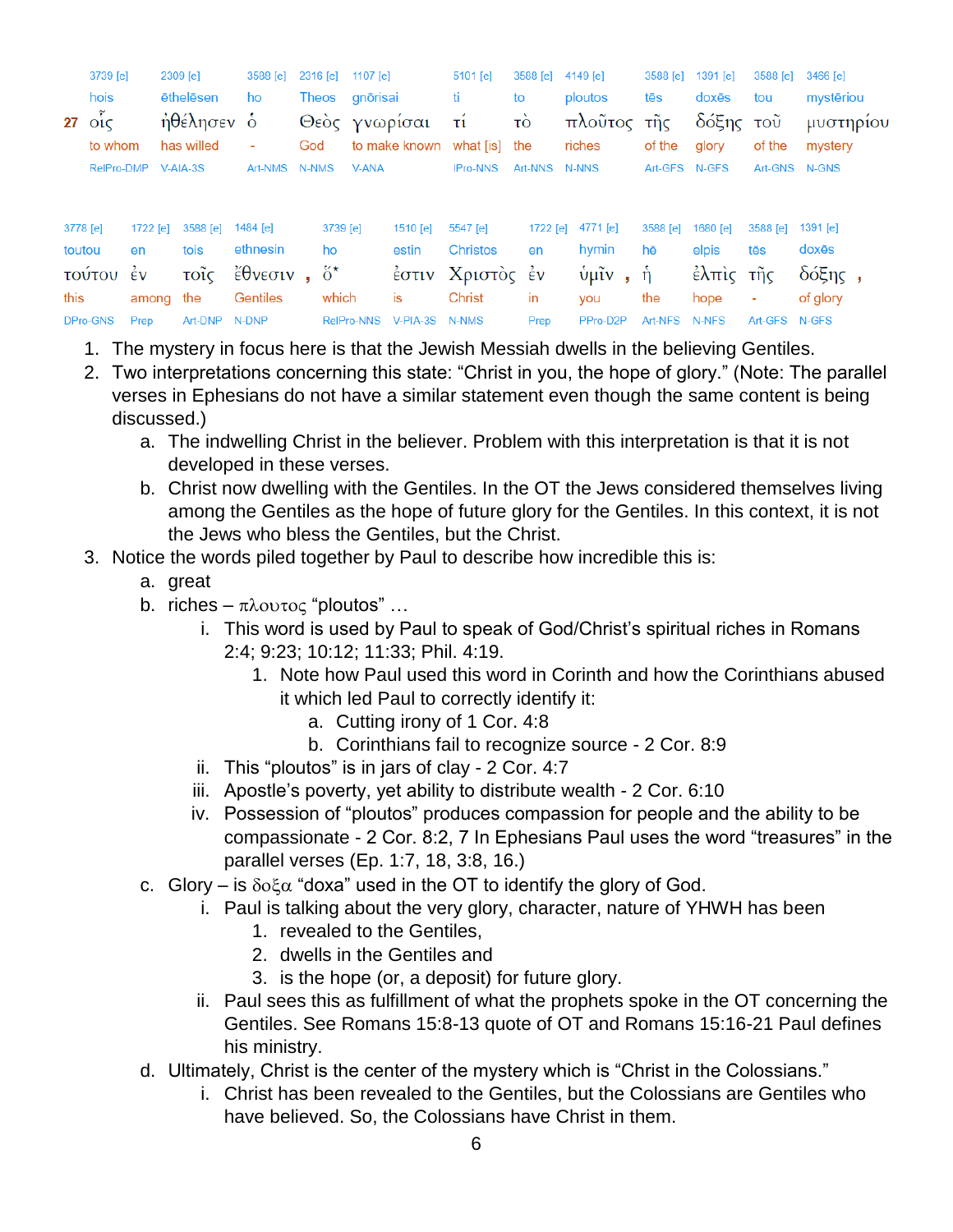- e. 1 Timothy 3:16 describes this "mystery" perfectly: "the mystery of godliness:
	- i. The Son of God manifested in the flesh –
	- ii. The Son of God vindicated by the Spirit (resurrected by God after men condemned)
	- iii. The Son of God seen by angels (mystery "seen" or understood in the heavenlies!)
	- iv. The Son of God proclaimed to the Gentiles (Christ among the Gentiles)
	- v. The Son of God believed on by the Gentiles (Christ in the Gentiles, or, 'Christ in you')
	- vi. The Son of God taken up in glory (fulfilled eschatological purpose)

1:28 – "**He is the one we proclaim, admonishing and teaching everyone with all wisdom, so that we may present everyone fully mature in Christ**.

| 28                      | 3739 [e]<br>hon<br>$\delta v$<br>whom | 1473 [e]<br>hēmeis<br>ήμεῖς<br>we | 2605 [e]<br>katangellomen<br>preach | καταγγέλλομεν,                                      |                                                    | 3560 [e]<br>nouthetountes<br>νουθετοῦντες πάντα ἄνθρωπον καὶ<br>admonishing | 3956 [e]<br>panta<br>every | 444 [e]<br>anthropon<br>man                    |                                      | 2532 [e]<br>kai<br>and | 1321 [e]<br>didaskontes<br>διδάσκοντες πάντα<br>teaching         |                              | 3956 [e]<br>panta<br>every                              |
|-------------------------|---------------------------------------|-----------------------------------|-------------------------------------|-----------------------------------------------------|----------------------------------------------------|-----------------------------------------------------------------------------|----------------------------|------------------------------------------------|--------------------------------------|------------------------|------------------------------------------------------------------|------------------------------|---------------------------------------------------------|
|                         | RelPro-AMS                            | PPro-N1P                          | $V-PIA-1P$                          |                                                     |                                                    | <b>V-PPA-NMP</b>                                                            | Adj-AMS                    | N-AMS                                          |                                      | Conj                   | <b>V-PPA-NMP</b>                                                 |                              | Adj-AMS                                                 |
| 444 [e]<br>man<br>N-AMS | anthropon<br>άνθρωπον                 | 1722 [e]<br>en<br>έv<br>in        | 3956 [e]<br>pasē<br>all<br>Adj-DFS  | 4678 [e]<br>sophia<br>παση σοφία<br>wisdom<br>N-DFS | 2443 [e]<br>hina<br>$\mu\alpha$<br>so that<br>Conj | 3936 [e]<br>parastēsōmen<br>παραστήσωμεν<br>we may present<br>V-ASA-1P      |                            | 3956 [e]<br>panta<br>πάντα<br>every<br>Adj-AMS | 444 [e]<br>anthropon<br>man<br>N-AMS |                        | 5046 [e]<br>teleion<br>άνθρωπον τέλειον έν<br>perfect<br>Adj-AMS | 1722 [e]<br>en<br>in<br>Prep | 5547 [e]<br>Christo<br>Χριστῷ<br><b>Christ</b><br>N-DMS |
|                         |                                       | Prep                              |                                     |                                                     |                                                    |                                                                             |                            |                                                |                                      |                        |                                                                  |                              |                                                         |

- 1. Paul describes his ministry with "we" to include all who were branching off and helping in the proclamation of this mystery to the Gentiles.
- 2. Paul uses three verbs:
	- a. "proclaim" ("kataggello"  $\kappa \alpha \tau \alpha \gamma \kappa \lambda \omega$ ) is used as a technical term for preaching the gospel. And this is describe as being done with the following two words. For Paul, the proclamation of Christ, the mystery, included : a.
		- i. "warning" or "admonition" this verb *noutheteo*  $v \circ \theta$ <sub>e</sub>reso meant to set the mind of someone in proper order by correcting their world view and putting them in a right relationship with reality. This word is used in Ephesians 6:4 concerning parents giving admonition to their children. In Titus 3:10 it is used to refer to correcting those with false beliefs.
		- ii. "teaching" or "instruction"
			- 1. NOTICE THAT PROCLAIMING CHRIST CONTINUES WITH THE TEACHING MINISTRY!
			- 2. Also NOTICE the proclamation of Jesus is never considered to be a brief three-minute invitation to accept Christ at the end of a sermon about "How to be a Better Man," or "How to Find and Keep Friends."
			- 3. The proclamation of the mystery involved creating a new worldview and understanding the mystery!
			- 4. This will take more than a few classes and a few memory verses.
	- b. "Perfect" is *teleios* τελιος which means "complete," "whole," "perfect."
		- i. This is a reference to the *parousia* or the coming of the Lord.